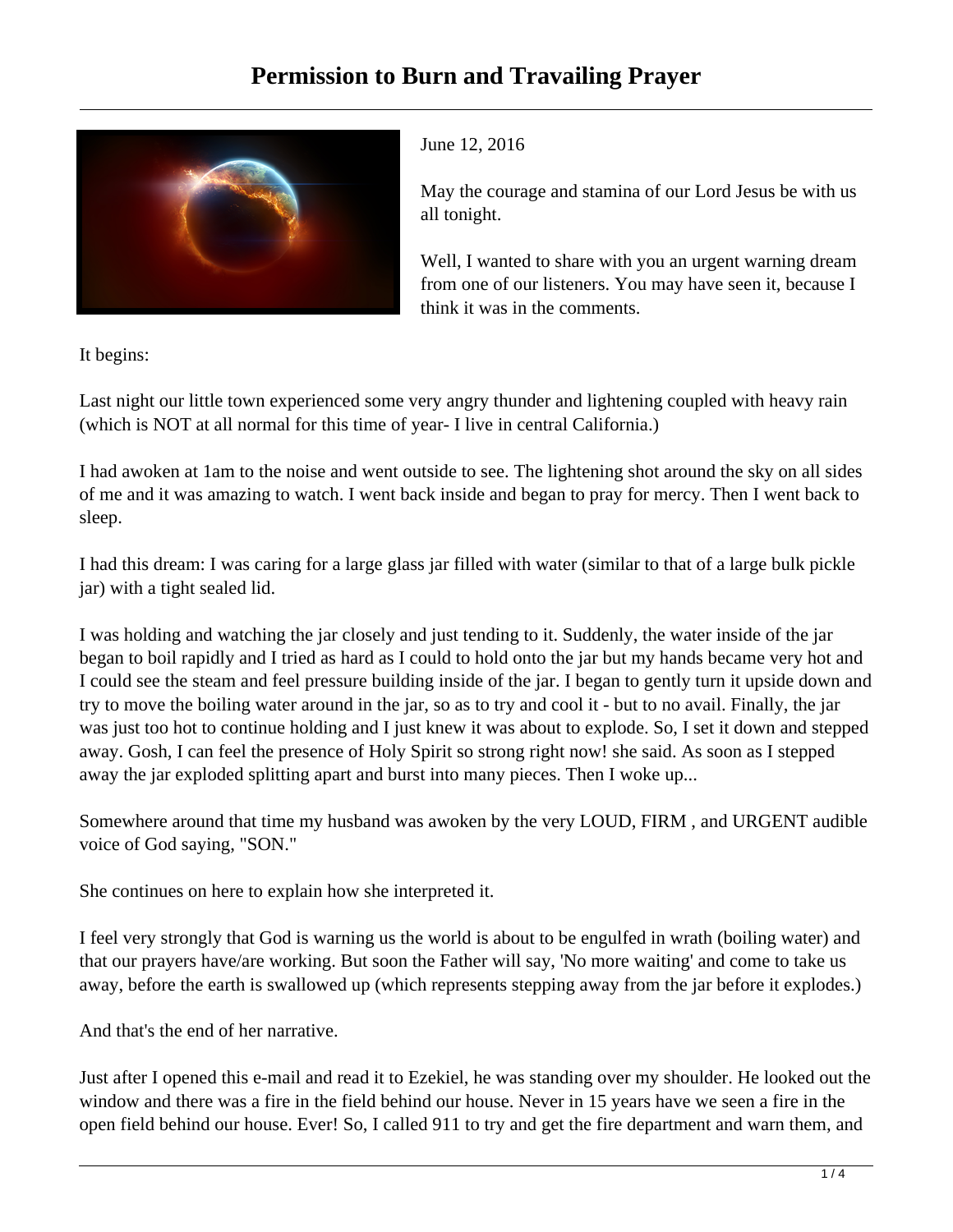the operator asked where the fire was. When I told her, she said, "They've been given permission to burn."

I thought that was very interesting. It's like, the word has been given to proceed ahead with the events that need to take place, to fulfill Revelation. "They've been given permission to burn." Very interesting. I don't think those two events were coincidences at all.

So, I wanted to share that with you - we are close.

Today was just a day of recuperation. Ezekiel's doing very well, everything is going the way it should. And after much time in worship, and much sitting quietly with the Lord, just loving Him. And in prayer. I finally was able to ask Him:

"Lord, will you please speak to me?"

He answered immediately, *"I've been waiting all day. Not a moment goes by that I'm not thinking of you, wanting you to recover from this. I am using it, My Sweet Dove. This, too, has merit."*

I answered Him, "I thought maybe I was protesting or in self-pity?"

*"Well, there is an element of that, but honestly...you're wiped out emotionally from the close call with your husband. It brought up baggage from the past, Clare, whether you were aware of it or not. It really did."*

Lord, I don't feel I've changed enough to warrant Your mercy, considering the things You were calling to My attention the last time he got really sick.

*"But as far as the faults go, yes - you have improved. But you're still fighting against what has not changed completely. Isn't that what I told you?*

*"Many of you, My Brides, still have the same vices and sins I have been dealing with you about for decades. I have not delivered you totally from them because that is how I humble you. And Clare, haven't I been giving you and Ezekiel 'Humility' a lot?"*

Yes, you have, Lord, in the Bible Promises. I think we've gotten it maybe 5 times last week. That's a lot!

*"Well, there's your answer. The higher we climb, My Love, the lower you must abase yourself, lest pride overtake you. Don't you think I know what I'm doing?"*

Always, Lord. You always know exactly what You are doing. Always, without fail.

*"Then why do you complain?"* 

I'm trying not to, Lord...I really am.

*"I know, Precious. I know you very well, dear one, and indeed there is a great deal of contrition in your heart right now."*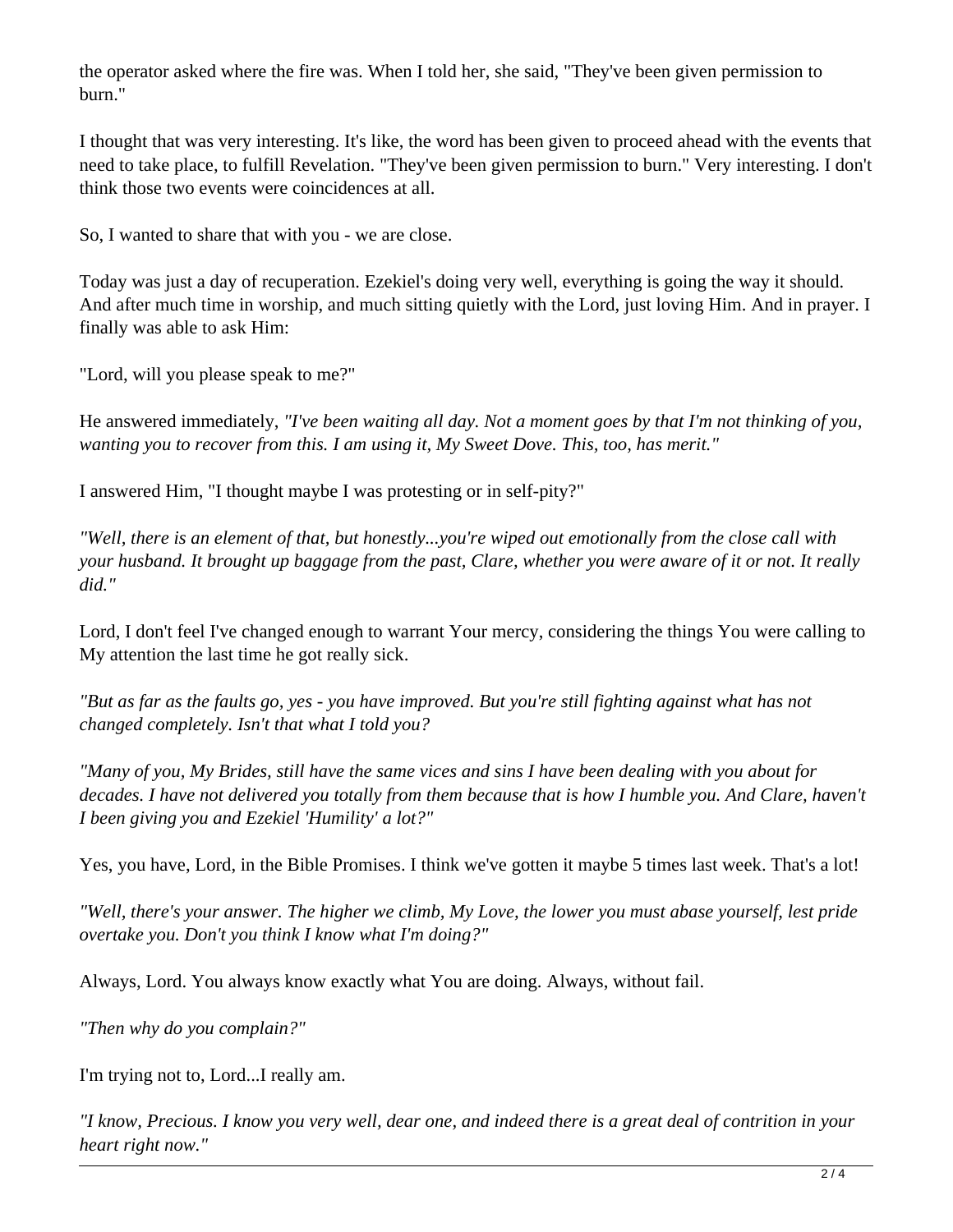Thank You, Jesus, for that gift.

*"Well, I wanted to take this occasion to tell My Brides: you know you are on the threshold - right now...any minute. And I don't want anxiety to overtake you, thinking you will not be raptured. You know who you are, you have been told. I have confirmed it through My servants. I've given you teachings on it. All that is left for you is to have faith in My Mercy.*

*"What is coming is horrendous in scope and there will be unavoidable isolations. That is when you are to CLEAVE TO ME with all your heart and soul. Until then, pray with one another. But when it all happens, pray for each other and stay tightly holding Me as I hold you. The wind will be ferocious, but in My arms it will be a gentle breeze. That is why you mustn't, for a moment, lose your focus and look outside of Me. I will keep you in My Peace if only you will rely on Me alone.*

*"Many of you are accustomed to running to each other. This is where I am asking you to run to Me, because you may be in such a location where you cannot communicate with one another. Do not panic. I am there. I am ALWAYS there, without fail. Cleave to Me. Grab a pillow if you must, just know I am holding you. I am omnipotent...omnipresent...and nothing can take you away from Me during these trials. Remember, this will soon be over for you. Very soon.*

*"Right now My greatest torment is over the unsaved who have not hearkened to My continuous calls to them through their friends, through the media and the still small voice in their hearts. They have not hearkened and I can do little for them in that hour, except perhaps give them a few extra seconds. For others, there will be no time. Their fate is sealed even in this hour, because they have rejected Me so many times their hearts are past hardened.*

*"Nevertheless, continue to pray. I want to make something clear here. Some of you have been unable to pass on into travail for what is about to happen. But I assure you, that the uneasy and deathly sad feeling you have is a manifestation of travail 'in the spirit.' You see, a soul and mind are only aware of what they perceive from their spirits. If there is no communication from the spirit, the deep feelings in the soul and mind still reflect what is going on and very often will cause you to go to sleep, because you cannot concentrate and the very core of your being is otherwise engaged, not truly in the present moment.* 

*"So, you are not to condemn yourselves if you don't pray as others do. You have your portion and some day I will show it to you. Some of you have such gifts and dispositions of pride that it is better for you not to know the intensity of your prayers. I wish you would trust Me on this, Clare...I'm speaking with you, Beloved."*

I'm sorry, Lord. I'm "otherwise engaged," I said almost teasingly.

*"GOOD ANSWER!! The truth be told, you are indeed and none of being here right now is easy for you. You are one of the ones this is directed towards. No condemnation, My Love. I truly know you much better than you know yourself. Do you believe that?"*

Absolutely.

*"Then trust Me, you are 'otherwise engaged' in this life and death struggle for souls who have refused Me. Much is being planned in the Spirit right now. To see it in the physical would easily overwhelm you*